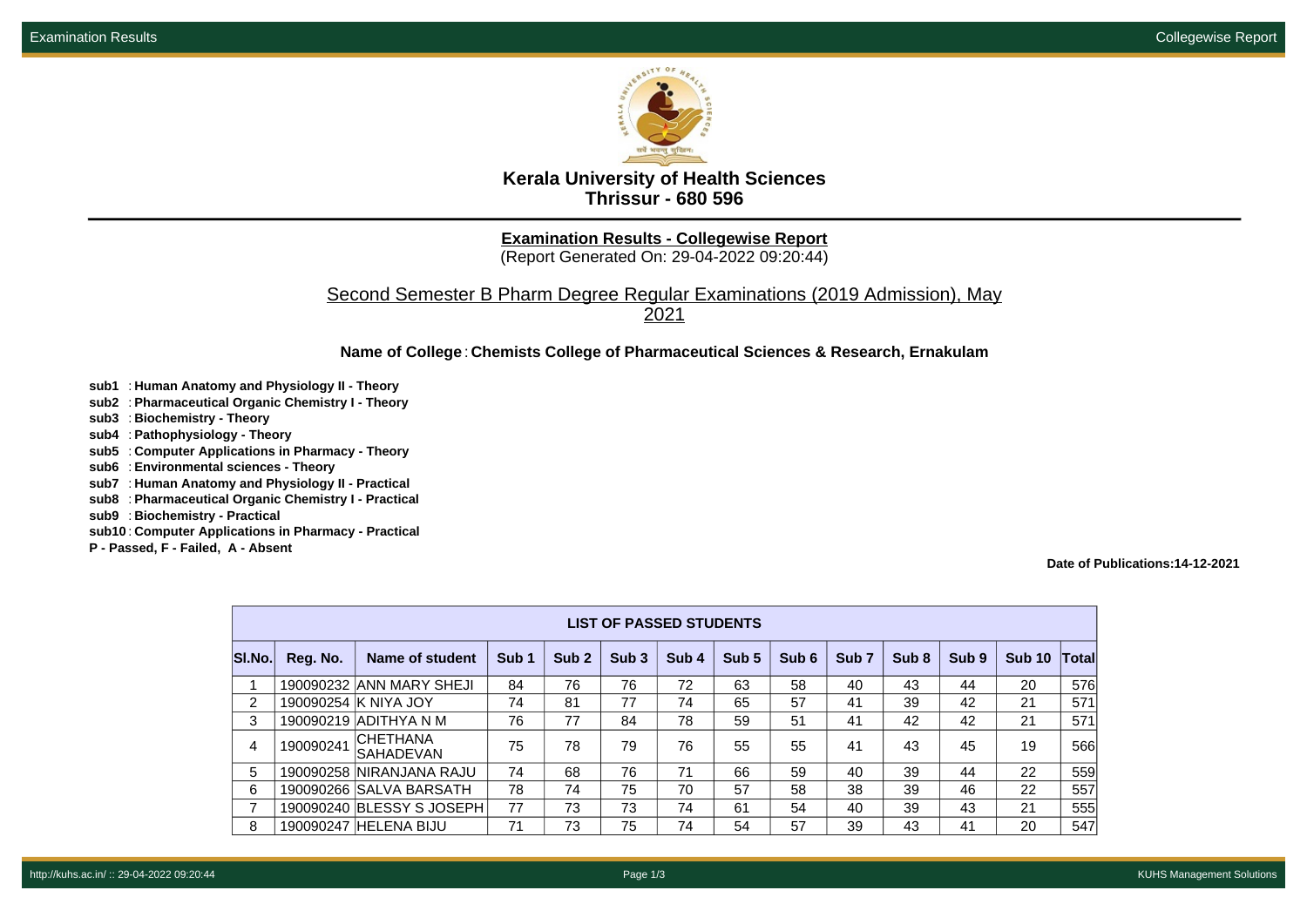**Examination Results** Collegewise Report

| 9  | 190090221          | AKHILA.T.<br><b>BABU</b>                 | 73 | 71 | 77 | 76 | 41 | 56 | 43 | 41 | 45 | 22 | 545 |
|----|--------------------|------------------------------------------|----|----|----|----|----|----|----|----|----|----|-----|
| 10 | 190090236          | <b>ATHIRA T P</b>                        | 68 | 69 | 70 | 75 | 63 | 52 | 40 | 42 | 45 | 21 | 545 |
| 11 | 190090256 NEHA A S |                                          | 71 | 71 | 71 | 74 | 56 | 48 | 38 | 38 | 42 | 21 | 530 |
| 12 | 190090251          | OUIL AYIL                                | 71 | 63 | 76 | 66 | 58 | 52 | 40 | 39 | 45 | 19 | 529 |
| 13 | 190090253          | <b>KATHERENE MARY</b><br><b>C ANTONY</b> | 72 | 63 | 59 | 74 | 58 | 50 | 43 | 36 | 43 | 21 | 519 |
| 14 | 190090259          | PARVATHI<br><b>RAJADAS</b>               | 72 | 70 | 65 | 63 | 56 | 54 | 41 | 36 | 39 | 20 | 516 |
| 15 | 190090217          | AARCHA M R                               | 72 | 61 | 57 | 64 | 59 | 53 | 42 | 42 | 42 | 21 | 513 |
| 16 |                    | 190090239 BENITTA JOY                    | 61 | 58 | 73 | 75 | 52 | 55 | 37 | 41 | 36 | 18 | 506 |
| 17 |                    | 190090272 SHAHARBAN .K .H                | 65 | 60 | 63 | 73 | 55 | 50 | 41 | 41 | 39 | 17 | 504 |
| 18 |                    | 190090225 AMINA JAMAL                    | 61 | 69 | 68 | 67 | 47 | 49 | 37 | 42 | 38 | 21 | 499 |
| 19 |                    | 190090264 SAFNA JAMAL                    | 57 | 55 | 57 | 67 | 57 | 54 | 39 | 40 | 43 | 21 | 490 |
| 20 |                    | 190090231 ANN MARIYA PAUL                | 61 | 62 | 61 | 62 | 52 | 51 | 42 | 38 | 42 | 19 | 490 |
| 21 |                    | 190090243 FATHIMA K K                    | 58 | 58 | 56 | 68 | 50 | 54 | 37 | 42 | 42 | 21 | 486 |
| 22 |                    | 190090275 VAISHNAV R                     | 66 | 64 | 68 | 55 | 51 | 43 | 37 | 36 | 40 | 17 | 477 |
| 23 |                    | 190090228 ANJU GEORGE                    | 57 | 58 | 57 | 61 | 51 | 53 | 37 | 39 | 42 | 18 | 473 |
| 24 | 190090226          | <b>ANAINA BASHEER</b>                    | 62 | 67 | 60 | 62 | 44 | 43 | 36 | 36 | 40 | 20 | 470 |
| 25 | 190090268          | <b>SANDRA MARIYA</b><br><b>JOHN</b>      | 65 | 58 | 64 | 63 | 40 | 46 | 38 | 36 | 40 | 17 | 467 |
| 26 | 190090248          | <b>JANVIE S MARIA</b>                    | 63 | 55 | 64 | 57 | 48 | 42 | 37 | 40 | 40 | 19 | 465 |
| 27 |                    | 190090263 RIYA MADAN                     | 57 | 56 | 65 | 58 | 47 | 50 | 38 | 38 | 38 | 17 | 464 |
| 28 |                    | 190090274 SUNEETHI M .S                  | 65 | 54 | 58 | 55 | 52 | 47 | 35 | 41 | 38 | 18 | 463 |
| 29 |                    | 190090244 GAYATHRY S                     | 63 | 60 | 68 | 56 | 43 | 43 | 37 | 39 | 35 | 18 | 462 |
| 30 |                    | 190090255 KRISHNA. U.S.                  | 59 | 54 | 55 | 57 | 51 | 48 | 35 | 39 | 41 | 20 | 459 |
| 31 |                    | 190090233 ANSAMOL SABU                   | 56 | 60 | 55 | 69 | 45 | 41 | 36 | 37 | 38 | 20 | 457 |
| 32 |                    | 190090238 BASIL VARGHESE                 | 55 | 66 | 64 | 54 | 45 | 42 | 35 | 39 | 40 | 15 | 455 |
| 33 |                    | 190090257 NIKHIL WILFRED                 | 59 | 58 | 60 | 60 | 39 | 46 | 34 | 35 | 34 | 18 | 443 |

| <b>STUDENTS FAILED LIST</b> |                   |                         |                  |                  |                  |                  |       |       |                  |                  |                  |               |
|-----------------------------|-------------------|-------------------------|------------------|------------------|------------------|------------------|-------|-------|------------------|------------------|------------------|---------------|
| SI.No.                      | Reg. No.          | <b>Name of student</b>  | Sub <sub>1</sub> | Sub <sub>2</sub> | Sub <sub>3</sub> | Sub <sub>4</sub> | Sub 5 | Sub 6 | Sub <sub>7</sub> | Sub <sub>8</sub> | Sub <sub>9</sub> | <b>Sub 10</b> |
|                             | 190090218 ADITH S |                         | 59               | 54               | F                | 53               | 42    | 42    | 37               | 38               | 37               | 21            |
| 2                           |                   | 190090220 AKASH GEORGE  | 52               | F                | F                | F                | 40    | 42    | 33               | 34               | 35               | 16            |
| 3                           |                   | 190090222 ALBIN REJI    | 53               | F                | F                | 51               | 39    | 41    | 32               | 36               | 38               | 16            |
| 4                           | 190090223         | ALPHY ELDHO<br>PAULOSE  | F                | F                | F                | F                | 43    | 44    | 32               | 31               | 36               | 18            |
| 5                           | 190090224         | AMAL<br>RADHAKRISHNAN   | F                | F                | F                | F                | 38    | 40    | 29               | 32               | 32               | 17            |
| 6                           | 190090227         | <b>ANCY JACOB</b>       | F                | F                | F                | F                | 43    | 43    | 36               | 34               | 37               | 22            |
| 7                           |                   | 190090229 ANNA K. SHAJI |                  |                  | F                |                  | 48    | 52    | 36               | 40               | 39               | 20            |